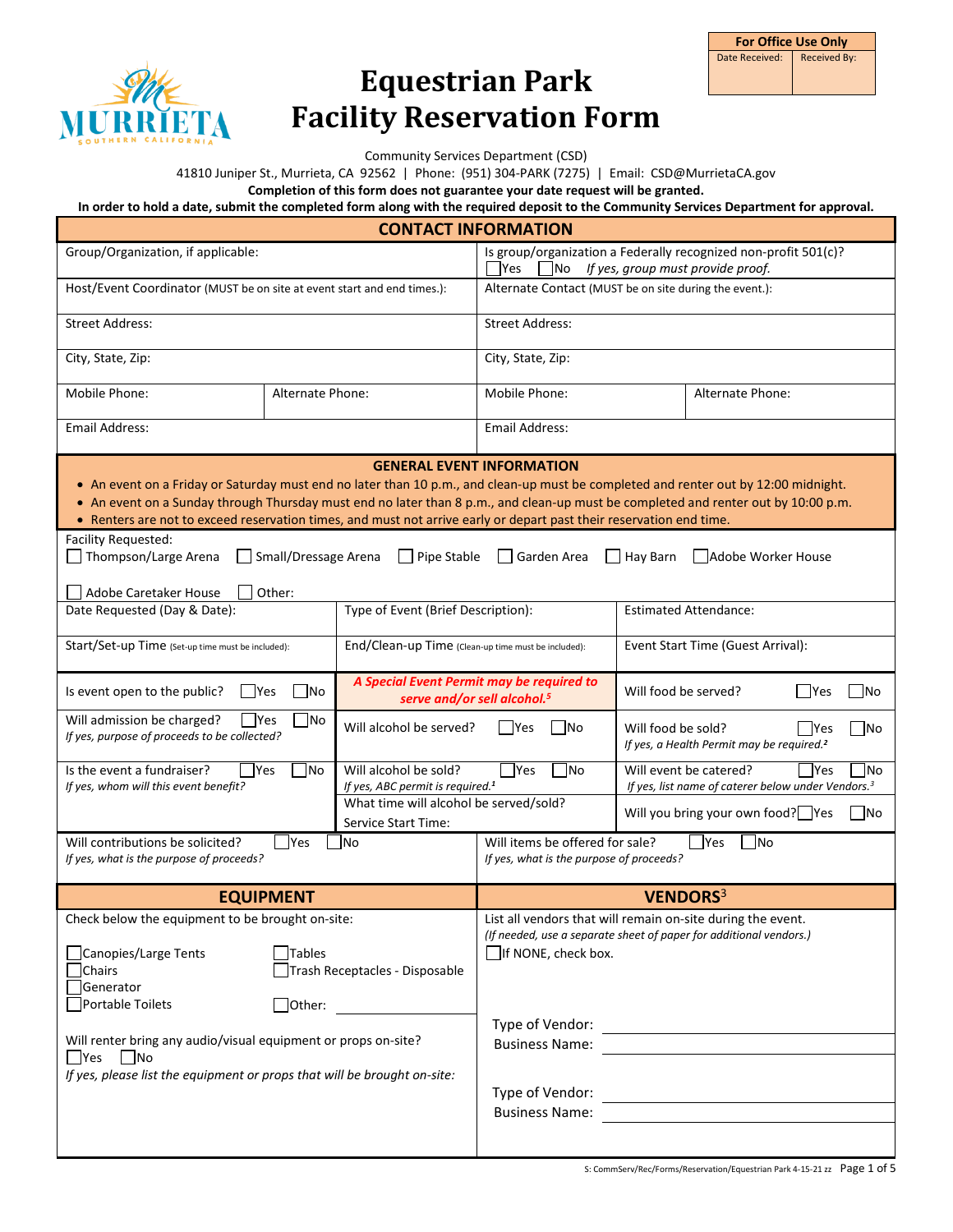## **INSURANCE**<sup>4</sup>

### **\*Requirement: The renter of the park/facility, and any vendor(s) must obtain insurance as follows:**

Commercial General Liability (CGL) Insurance written on an occurrence basis to protect RENTER, VENDOR(S) and CITY against liability or claims of liability which may arise out of this Agreement in the amount of one million dollars (\$1,000,000) per occurrence, and subject to an annual aggregate of two million dollars (\$2,000,000). There shall be no endorsement or modification of the CGL limiting the scope of coverage for either insured vs. insured claims or contractual liability.

| <b>FEE SCHEDULE</b>                                        |                                         |                                                                                                                                                                                                                                                                                                 |                                               |                                         |
|------------------------------------------------------------|-----------------------------------------|-------------------------------------------------------------------------------------------------------------------------------------------------------------------------------------------------------------------------------------------------------------------------------------------------|-----------------------------------------------|-----------------------------------------|
| <b>Description</b>                                         | <b>Facility Deposit</b><br>(Refundable) | <b>Resident</b><br><b>Hourly/Day Rate</b>                                                                                                                                                                                                                                                       | <b>Non-Resident</b><br><b>Hourly/Day Rate</b> | If required,<br><b>Hourly Staff Fee</b> |
| Thompson/Large<br>Arena                                    | \$200                                   | \$30 Per Hour / \$200 Day                                                                                                                                                                                                                                                                       | \$45 Per Hour / \$300 Day                     | \$25 Per Hour                           |
| <b>Small/Dressage</b><br>Arena                             | \$200                                   | \$20 Per Hour / \$125 Day                                                                                                                                                                                                                                                                       | \$30 Per Hour / \$185 Day                     | \$25 Per Hour                           |
| <b>Pipe Stable</b>                                         | \$200                                   | \$10 Per Day, Per Stall                                                                                                                                                                                                                                                                         | \$10 Per Day, Per Stall                       | Not Applicable                          |
| <b>Garden Area</b>                                         | \$200                                   | \$200 Day                                                                                                                                                                                                                                                                                       | \$200 Day                                     | \$25 Per Hour                           |
| <b>Hay Barn</b>                                            | \$200                                   | \$15 Per Hour / \$100 Day                                                                                                                                                                                                                                                                       | \$22.50 Per Hour / \$150 Day                  | \$25 Per Hour                           |
| <b>Adobe Worker</b><br><b>House</b>                        | \$200                                   | \$15 Per Hour / \$100 Day                                                                                                                                                                                                                                                                       | \$22.50 Per Hour / \$150 Day                  | \$25 Per Hour                           |
| <b>Adobe Caretaker</b><br>House                            | \$200                                   | \$15 Per Hour / \$100 Day                                                                                                                                                                                                                                                                       | \$22.50 Per Hour / \$150 Day                  | \$25 Per Hour                           |
| <b>Security Fee</b><br>(Required if alcohol<br>is served.) | \$80 Per Hour                           | One Murrieta Police Officer is required to be scheduled for events serving alcohol.<br>Minimum four (4) hours is required. CSD will provide a Security Form that the renter must<br>take to the Police Department to pay for their event security.                                              |                                               |                                         |
| Late Fee                                                   | \$100 Fee                               | If all fees are not paid in full ten (10) business days prior to the event, a late fee will be<br>applied to the account, and deducted from the deposit.                                                                                                                                        |                                               |                                         |
| <b>Late Changes Fee</b>                                    | \$100 Fee                               | If changes to the reservation are made less than ten (10) business days prior to the event<br>date, a late fee will be applied. All changes must be received in writing (email acceptable).                                                                                                     |                                               |                                         |
| <b>Cleaning Fee</b>                                        | \$100 Per Man-Hour                      | Facilities must be returned to the same condition as it was received. If not, a cleaning fee of<br>\$100 per man-hour will be deducted from the facility deposit, and the balance (if any) will<br>be refunded. If cleaning fee exceeds the deposit, the renter will be charged the difference. |                                               |                                         |
| <b>Tractor Service</b>                                     | \$40 Per Hour                           | Tractor service may be purchased by the renter.                                                                                                                                                                                                                                                 |                                               |                                         |

| <b>ADDITIONAL INFORMATION</b> |                                                                                                                                                                                                                                                                                                                                                                                                                                                                                                                                                                                                                                                                                                                                                                                                                                      |  |
|-------------------------------|--------------------------------------------------------------------------------------------------------------------------------------------------------------------------------------------------------------------------------------------------------------------------------------------------------------------------------------------------------------------------------------------------------------------------------------------------------------------------------------------------------------------------------------------------------------------------------------------------------------------------------------------------------------------------------------------------------------------------------------------------------------------------------------------------------------------------------------|--|
| <sup>1</sup> ABC Permits      | A California State Daily License Authorization is required (Form ABC-221). Visit the California Department of                                                                                                                                                                                                                                                                                                                                                                                                                                                                                                                                                                                                                                                                                                                        |  |
| (Alcohol Sold)                | Alcoholic Beverage Control website for more information and forms.                                                                                                                                                                                                                                                                                                                                                                                                                                                                                                                                                                                                                                                                                                                                                                   |  |
| <sup>2</sup> Health Permits   | Events that will have food for sale or are serving food to the public during an open event must obtain a Special                                                                                                                                                                                                                                                                                                                                                                                                                                                                                                                                                                                                                                                                                                                     |  |
| (Food sold or served to       | Event Food Permit and/or Food Handlers card through Riverside County Department of Environmental Health.                                                                                                                                                                                                                                                                                                                                                                                                                                                                                                                                                                                                                                                                                                                             |  |
| the public during an          | Once the permit/card is obtained, a copy must be provided to the Community Services Department (CSD).                                                                                                                                                                                                                                                                                                                                                                                                                                                                                                                                                                                                                                                                                                                                |  |
| open event.)                  |                                                                                                                                                                                                                                                                                                                                                                                                                                                                                                                                                                                                                                                                                                                                                                                                                                      |  |
|                               | Riverside County Department of Environmental Health (Murrieta Office)                                                                                                                                                                                                                                                                                                                                                                                                                                                                                                                                                                                                                                                                                                                                                                |  |
|                               | 30135 Technology Dr. #250, Murrieta, CA 92563                                                                                                                                                                                                                                                                                                                                                                                                                                                                                                                                                                                                                                                                                                                                                                                        |  |
|                               | (951) 461-0284                                                                                                                                                                                                                                                                                                                                                                                                                                                                                                                                                                                                                                                                                                                                                                                                                       |  |
| <sup>3</sup> Vendors          | The event organizer has the responsibility to ensure all vendors are compliant with City Ordinance. All vendors<br>participating in or selling items at events on City property must have the following:<br>A City of Murrieta Business License (COMBL) or a Temporary Event Permit/One-Day Permit.<br>$\bullet$                                                                                                                                                                                                                                                                                                                                                                                                                                                                                                                     |  |
|                               | If a vendor with a business address outside of the City limits does not have a COMBL, a Temporary Event/One-<br>$\bullet$<br>Day Permit can be obtained for a \$10 fee per vendor. The vendor must complete a Temporary Event<br>application, and submit to the event organizer, and the organizer keeps this completed application for their<br>files.                                                                                                                                                                                                                                                                                                                                                                                                                                                                              |  |
|                               | The event organizer is responsible for payment of the One-Day Permit. The organizer completes the Special<br>$\bullet$<br>Event Master List, and submits with payment directly to the Business License/Cashier located at City Hall no<br>later than seven (7) business days prior to the event date. Late submittals will incur a \$5 per vendor per day fee.<br>Vendors must provide proof of a California Resellers permit. To confirm requirements for a Reseller's permit,<br>$\bullet$<br>contact the California Department of Tax and Fee Administration.<br>The event organizer must ensure that all vendors have the proper documents, and also must submit them. If<br>$\bullet$<br>requested, all necessary documents must be available the day of the event. If not available, the vendor may be<br>cited and shut down. |  |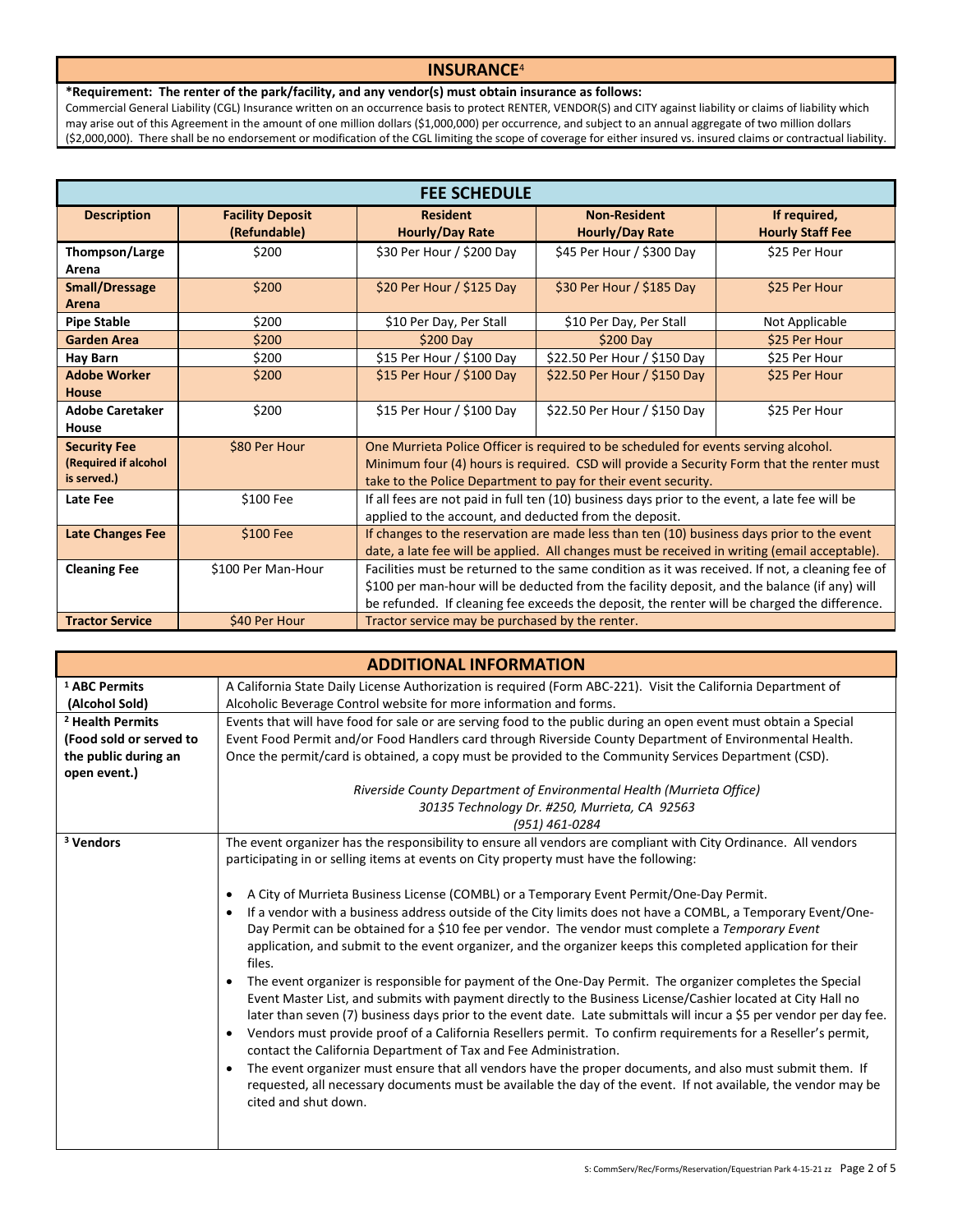| <sup>4</sup> Insurance             | Commercial Liability Insurance is required to be obtained by the renter of the park/facility, and any participating    |  |  |
|------------------------------------|------------------------------------------------------------------------------------------------------------------------|--|--|
|                                    | vendor(s) must be listed on the event organizer's policy. If vendor(s) is not listed, the vendor(s) must provide their |  |  |
|                                    | own insurance policy which names the City of Murrieta as an additional insured. Below are the insurance                |  |  |
|                                    | documents required to be submitted:                                                                                    |  |  |
|                                    | A Certificate of Insurance which states \$1,000,000 per occurrence, and \$2,000,000 aggregate, with the City           |  |  |
|                                    | added as an additional insured.                                                                                        |  |  |
|                                    | An additionally insured endorsement page is required, and must state the following as additional insureds: "City       |  |  |
|                                    | of Murrieta, its officials, officers, employees and volunteers."                                                       |  |  |
|                                    | The certificate and endorsement must have the following City contact information:<br>٠                                 |  |  |
|                                    | City of Murrieta, 1 Town Square, Murrieta, CA 92562.                                                                   |  |  |
|                                    | The completed certificate and endorsement must be submitted to CSD staff at least ten (10) business days prior         |  |  |
|                                    | to the event date in order to obtain approval from the City Risk Manager.                                              |  |  |
| <sup>5</sup> Special Event Permits | Events lasting multiple days or having an estimated attendance over 500 people may require a Special Event             |  |  |
| Contact Laura Frasso at:           | Permit.                                                                                                                |  |  |
| LFrasso@MurrietaCA.gov             | Events requesting to serve/sell alcohol may be required to obtain a Special Event Permit, and must have CSD            |  |  |
|                                    | approval.                                                                                                              |  |  |

## **General Rules and Regulations**

- 1. The following are **NOT** permitted:
	- Climbing the trees or fencing.
	- Decorations using nails, tape, staples or glue on the walls, posts, fences or doors.
	- Driving vehicles onto grass areas.
	- Glass containers.
	- Loud, amplified music without permission.
- Outside BBQ's.
- Pets or animals inside buildings; unleashed pets.
- Receptions in the hay barn.
- Smoking, including vaporless devices.
- Sparklers or any type of fireworks.
- Throwing of rice, birdseed, confetti or anything similar in nature.
- Vendors without permit, and insurance.
- 2. Arenas are open for public use during reservations from dawn to dusk, unless arena(s) have been reserved.
- 3. No receptions are allowed in the Hay Barn; no ceremonies or receptions in the arenas.
- 4. Amplified music and live entertainment are permitted. Reservation group is responsible for controlling music and sound levels that could be disturbing to the surrounding neighborhood. Facility user shall comply with request(s) from Community Services staff to reduce the volume, if deemed to be a disturbance. Decibel readings are not to exceed fifty (50) at property line.
- 5. Kitchens at the facilities are not intended for cooking, but are to provide a convenient space for the preparation of pre-prepared/ready-to-serve foods.
- 6. The Community Services Department is not responsible for supplying paper goods, cups, food, tea, coffee, condiments and/or containers.
- 7. Hay is permitted, but must be cleaned up at the end of the reservation.
- 8. Canopies are allowed; holding pegs cannot exceed 6" in length.
- 9. Electricity and water hook-ups are not available at any park facility.
- 10. Littering is prohibited; trash must be disposed of in trash receptacles. Litter includes broken balloons and small trash pieces.
- 11. Leave park clean for the next user.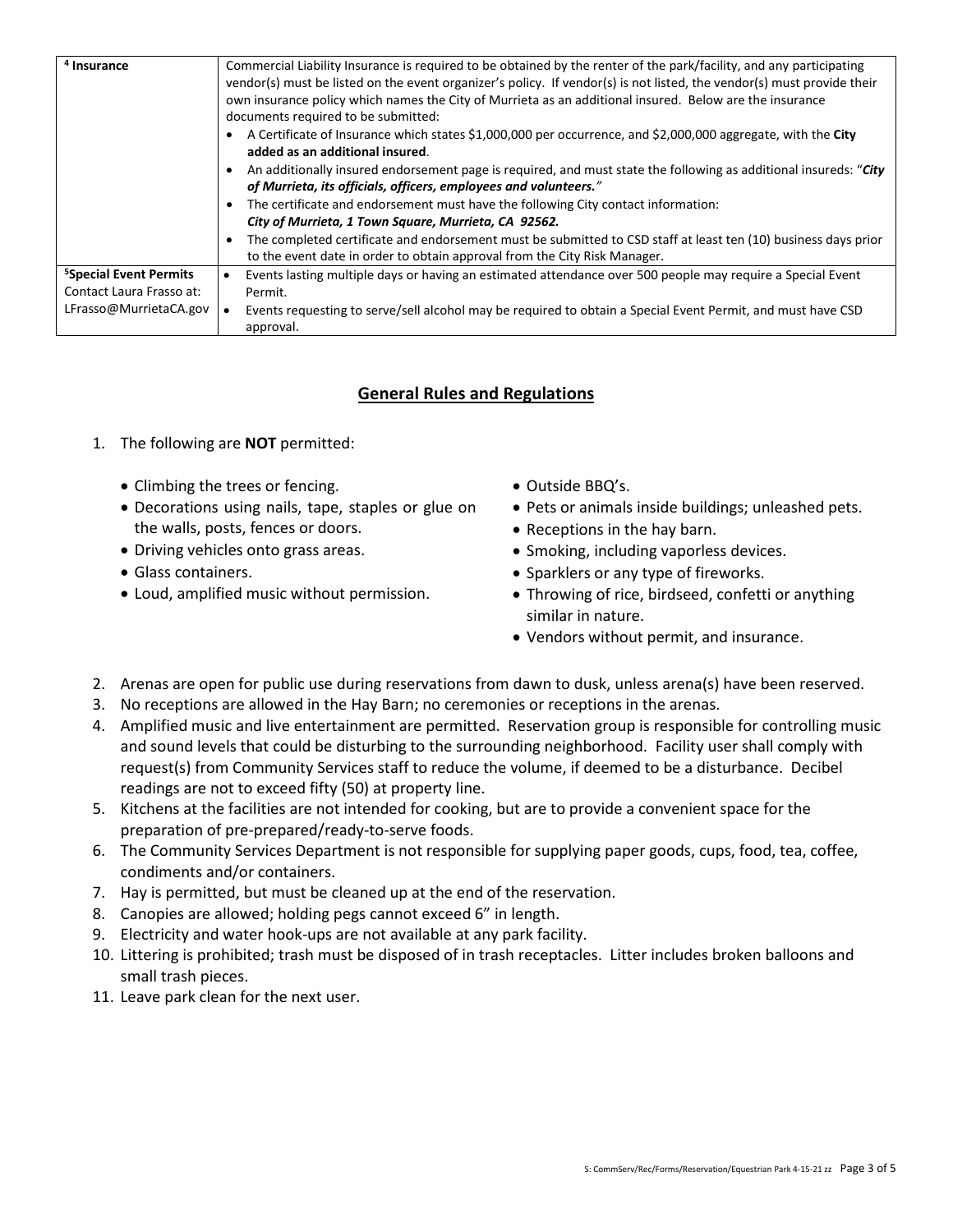## **Reservation Policies and Procedures**

#### **Please initial each statement:**

| 1. The Murrieta Community Services Department must receive requests for park/facility use at least thirty (30) days in advance of the<br>event, and no earlier than one (1) year prior to the event. Reservations cannot be taken over the phone; and requests are not<br>accepted for any holiday including Mother's Day and Father's Day.                                                                                                                                                                                                                                                                                                                                                                                                  |
|----------------------------------------------------------------------------------------------------------------------------------------------------------------------------------------------------------------------------------------------------------------------------------------------------------------------------------------------------------------------------------------------------------------------------------------------------------------------------------------------------------------------------------------------------------------------------------------------------------------------------------------------------------------------------------------------------------------------------------------------|
| 2. The rental client named on the Facility Use Permit is responsible for the function, and must ensure to adhere to all Rules &<br>Regulations, and Policies and Procedures.                                                                                                                                                                                                                                                                                                                                                                                                                                                                                                                                                                 |
| 3. No non-City sponsored person or group may reserve any one facility more than two (2) times during a six (6) month period, and no<br>more than four (4) times during any calendar year.                                                                                                                                                                                                                                                                                                                                                                                                                                                                                                                                                    |
| 4. Any needed changes to a confirmed reservation must be made in writing (email acceptable) no less than ten (10) business days prior<br>to the reservation date. Only the person(s) on the reservation request form are permitted to make changes.                                                                                                                                                                                                                                                                                                                                                                                                                                                                                          |
| 5. Community Services staff cannot extend a rental at the time of the event. Any party exceeding the scheduled reservation time will<br>be charged \$100 per hour, and for any portion in excess of an hour, which will be taken out of the deposit.                                                                                                                                                                                                                                                                                                                                                                                                                                                                                         |
| 6. All fees are to be paid in full not less than ten (10) business days prior to the event. Any fees paid late may be assessed a one<br>hundred dollars (\$100.00) late fee. All required documents (i.e. Insurance, ABC License, Health Permit, security, etc.) must be<br>submitted no less than ten (10) business days prior to the event; forms submitted late may be assessed a one hundred dollar<br>(\$100.00) late fee.                                                                                                                                                                                                                                                                                                              |
| 7. It shall be the responsibility of each reservation applicant to leave the park clean and orderly. Applicants are responsible for their<br>own set-up and breakdown. Applicants must satisfy that they will be personally responsible for the care and cleaning of the park,<br>and that they will underwrite any damages due to their use of the park/facility. Costs for any damages to the City of Murrieta<br>park/facility will be taken out of the deposit. If cost of damages exceeds the rental deposit, the renter will be billed for the additional<br>amount.                                                                                                                                                                   |
| 8. All equipment including rental equipment can only be dropped off, and picked up during the hours listed on the Facility Use Permit.                                                                                                                                                                                                                                                                                                                                                                                                                                                                                                                                                                                                       |
| 9. A rental may be rescheduled ten (10) business days prior to the reservation date in anticipation of inclement weather provided the<br>rescheduled date is available for use; however, no refunds will be issued due to inclement weather.                                                                                                                                                                                                                                                                                                                                                                                                                                                                                                 |
| 10. An hourly rate shall be charged for the use of park/facility. A cancellation of a reservation after sixty (60) days from the initial issue<br>date of the Facility Use permit will be assessed one hundred dollars (\$100.00) cancellation fee. If a cancellation is made less than ten<br>(10) business days prior to the scheduled reservation date, the deposit fee is non-refundable. There will be a twenty-five dollar<br>(\$25.00) service charge on all returned checks.                                                                                                                                                                                                                                                         |
| 11. Except where the deposit is forfeited pursuant to this policy, the City of Murrieta will issue a refund check for the deposit, provided<br>that the park/facility was cleaned and undamaged after the event, and that no unlawful activity took place during the event. Refund<br>checks will be issued only to the group, organization or individual who submitted the original payment. Should additional cleaning<br>need to be done by Community Services Department staff, it will be billed at \$100.00 per man-hour and deducted from the deposit.<br>If cleaning fee exceeds the deposit, the renter will be charged the difference. If applicable, allow up to thirty (30) days for refund<br>check to be processed and mailed. |
| 12. Any event violating policies at any time during the use of the park/facility will be closed down immediately by Community Services<br>Department staff or the Murrieta Police Department, and will be granted time only to clean the park/facility. All other guests or<br>participants of said event, other than those cleaning, will be instructed to leave the premises.                                                                                                                                                                                                                                                                                                                                                              |
| 13. Any group granted the use of any park or facility shall use them only for such purpose as specified by said group on the reservation<br>application, and shall limit the use to the park, building and/or facility requested.                                                                                                                                                                                                                                                                                                                                                                                                                                                                                                            |
| 14. Based on attendance, the applicant may be responsible for providing additional trash cans, dumpsters, hand wash stations, portable<br>toilets or security.                                                                                                                                                                                                                                                                                                                                                                                                                                                                                                                                                                               |
| 15. Alcohol sold requires an ABC license, and a Special Event Permit may be required. Failure to follow this policy will result in<br>immediate closure of the park/facility and deposit forfeited.                                                                                                                                                                                                                                                                                                                                                                                                                                                                                                                                          |
| 16. Food for sale must obtain a Special Event Health Permit from the Riverside County Environmental Health Department.                                                                                                                                                                                                                                                                                                                                                                                                                                                                                                                                                                                                                       |
| 17. Any flyers, invitations or brochures to be posted at park sites must be submitted and approved by the Community Services<br>Department before posting.                                                                                                                                                                                                                                                                                                                                                                                                                                                                                                                                                                                   |
| 18. Permission to use any park/facility does not constitute an endorsement of any organization's beliefs, policies, or procedures by the<br>City of Murrieta or its employees.                                                                                                                                                                                                                                                                                                                                                                                                                                                                                                                                                               |
| 19. The City of Murrieta is not responsible for any loss or theft of property. This includes items left by caterers or rental companies.                                                                                                                                                                                                                                                                                                                                                                                                                                                                                                                                                                                                     |

I have read and agree to adhere to the above rules. I understand violation of any of the above rules may result in my event being cancelled, and forfeiture of all fees paid.

Signature: Date: